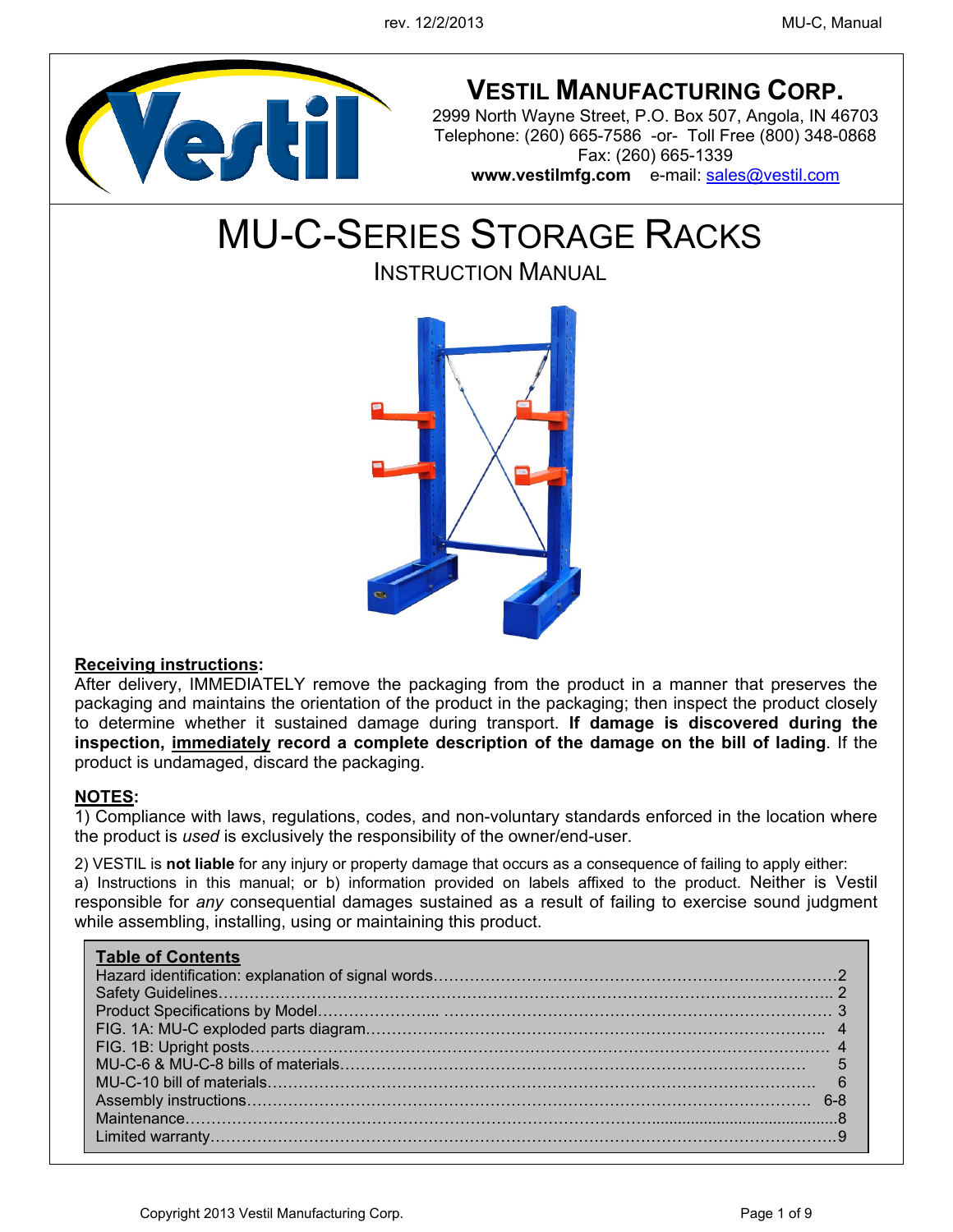## **Hazard Identification--Explanation of SIGNAL WORDS**

This manual uses SIGNAL WORDS to indicate the likelihood of personal injuries, as well as the probable seriousness of those injuries, if the product is misused in the ways described. Other signal words call attention to uses of the product likely cause property damage.

The signal words used appear below along with the meaning of each word:

| <b>ADANGER</b>  | Identifies a hazardous situation which, if not avoided, WILL result in DEATH or<br>SERIOUS INJURY. Use of this signal word is limited to the most extreme<br>situations. |
|-----------------|--------------------------------------------------------------------------------------------------------------------------------------------------------------------------|
| <b>AWARNING</b> | Identifies a hazardous situation which, if not avoided, COULD result in DEATH or<br><b>SERIOUS INJURY.</b>                                                               |
| <b>ACAUTION</b> | Indicates a hazardous situation which, if not avoided, COULD result in MINOR or<br><b>MODERATE injury.</b>                                                               |
| <b>NOTICE</b>   | Identifies practices likely to result in product/property damage, such as operation that<br>might damage the product.                                                    |

Each person who assembles, installs, uses, or maintains this product should read the entire manual **in advance and fully understand the directions. If after reading the manual you do not understand an instruction, ask your supervisor or employer for clarification, because failure to adhere to the directions in this manual might result in serious personal injury.**

#### **SAFETY GUIDELINES**

Vestil diligently strives to identify foreseeable hazards associated with the use of its products. However, material handling is inherently dangerous and no manual can address every conceivable risk. The end-user ultimately is responsible for exercising sound judgment at all times.

**ADANGER** Electrocution might result if any part of the rack system or items or materials placed on the rack contacts electrified wires. Reduce the likelihood of electrocution by applying **common sense**:

DO NOT *install the rack in a location where contact with electrified wires will occur*.

**AWARNING** If this product is used or assembled improperly or carelessly, people in the area might sustain serious

personal injuries or even be killed. ALWAYS use the product properly:

 *Failure to read and understand the entire manual before assembling, installing, loading or servicing the product constitutes misuse***.** Read the manual to refresh your understanding of proper use and maintenance procedures as necessary.

DO NOT exceed the maximum rated load.

 Inspect the rack periodically (AT LEAST once per month). DO NOT continue to use the rack if the inspection reveals structural damage. Examples of structural damage include: 1) warped, deformed, or damaged posts (uprights) or beams; 2) cracked welds; 3) enlargement of openings that receive beam studs; 4) corrosion, severe wear, or other condition that affects the ability of the product to support applied weight; 6) damaged, deformed or cracked crosssupports. Immediately tag out the rack, unload it completely, and replace each part that fails to pass an inspection. DO NOT use the product until it is fully restored to normal condition. ONLY use manufacturer-approved replacement parts.

 DO NOT use the product if any unusual noise or movement is observed. If a malfunction occurs, remove the unit from service and notify your supervisor or maintenance personnel about the issue.

 All loads stored on the rack must fit within the dimensions of the rack. DO NOT store any load that hangs over the rack.

DO NOT use the pallet rack UNLESS it is securely anchored to the ground.

- ALWAYS evenly distribute and center the load on the rack.
- ONLY use this rack on even, level surfaces.

DO NOT remove or obscure any label. All product labels must be readable and undamaged.

DO NOT climb or sit on the rack.

 DO NOT modify the rack in any way. **Unauthorized modifications automatically void the limited warranty (see p. 6) and might make the rack unsafe to use**.

**NOTICE** Proper maintenance is essential for this product to function properly and to last as long as possible.

 $\circ$  Always use this product in accordance with the instructions in this manual and consistent with any training relevant to the storage of materials on racks.

o Keep the rack clean & dry.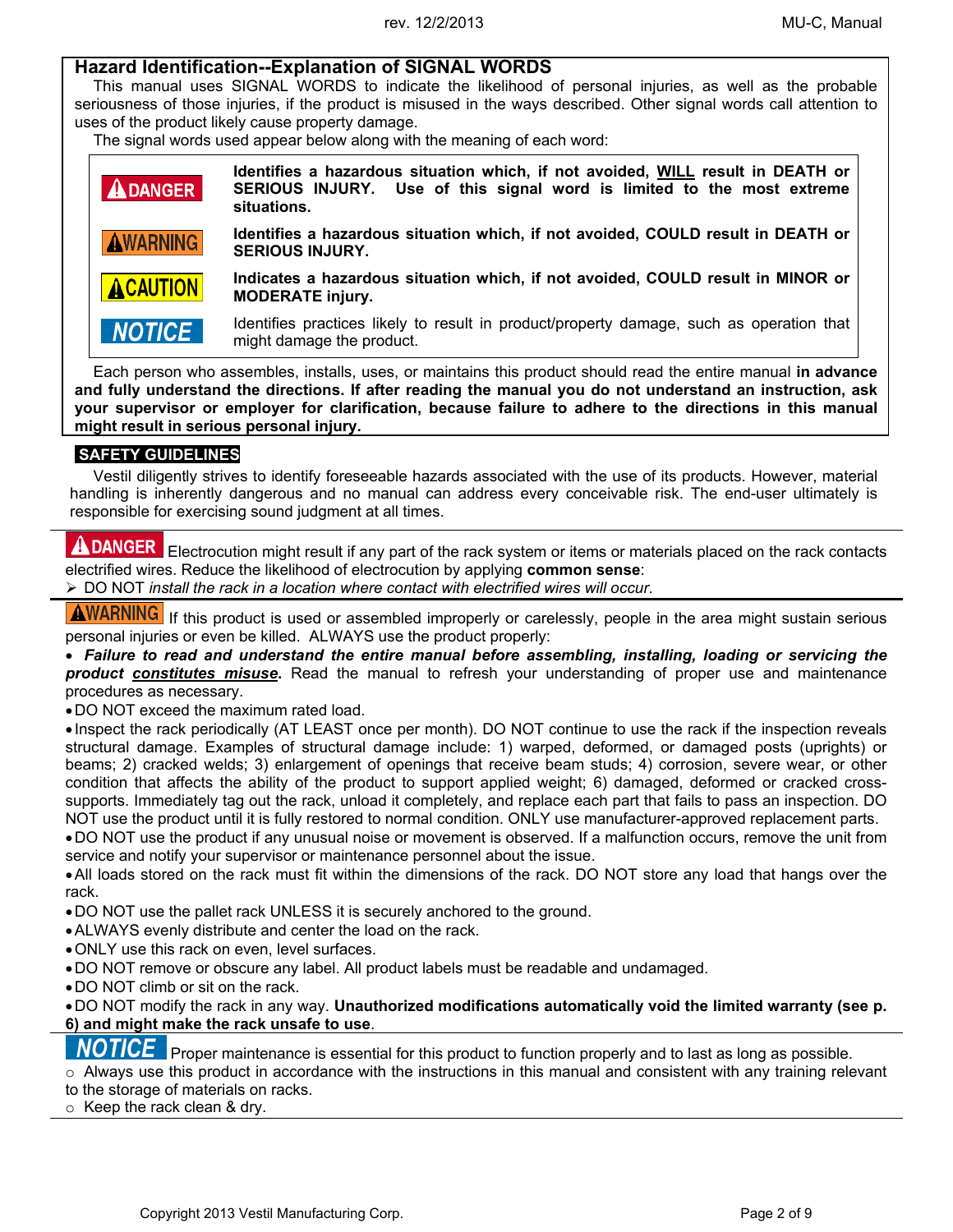| <b>Product Specifications by Model:</b> |  |
|-----------------------------------------|--|
|                                         |  |

| <b>Model</b> | Height           | <b>Base</b><br>support<br>length | Capacity                                                | Arm model                                             | <b>Net Weight</b>   |
|--------------|------------------|----------------------------------|---------------------------------------------------------|-------------------------------------------------------|---------------------|
| MU-C-6-12    | 6ft.             | $25^3$ / <sub>8</sub> in.        | 8,100 lb. (~3,681.8kg)                                  | MSA-C-12 or MIA-C-12                                  | 130 lb.<br>(59.1kg) |
| MU-C-6-18    | 6ft.             | 31in.                            | 6,600 lb. (~3000kg)                                     | MSA-C-18 or MIA-C-18                                  | 135 lb.<br>(61.4kg) |
| MU-C-6-24    | 6ft.             | 37in.                            | 5,500 lb. (~2,500kg)                                    | MSA-C-24 or MIA-C-24                                  | 140 lb.<br>(63.6kg) |
| MU-C-6-36    | 6ft.             | $49^3$ / <sub>8</sub> in in.     | 4,700 lb. (~2,136.4kg)<br>OR.<br>4,100 lb. (~1,863.6kg) | MSA-C-30; MIA-C-30<br><b>OR</b><br>MSA-C-36; MIA-C-36 | 150 lb.<br>(68.1kg) |
| MU-C-8-12    | 8ft.             | $25^3$ / <sub>8</sub> in.        | 7,600 lb. (~3,454.5kg)                                  | MSA-C-12 or MIA-C-12                                  | 150 lb.<br>(68.1kg) |
| MU-C-8-18    | 8ft.             | 31in.                            | 6,300 lb. $(-2,863.6kg)$                                | MSA-C-18 or MIA-C-18                                  | 155 lb.<br>(70.5kg) |
| MU-C-8-24    | 8ft.             | 37in.                            | 5,300 lb. (~2,409.1kg)                                  | MSA-C-24 or MIA-C-24                                  | 160 lb.<br>(72.7kg) |
| MU-C-8-36    | 8ft.             | $49^3$ / <sub>8</sub> in in.     | 4,500 lb. (~2,045.5kg)<br>OR.<br>4,000 lb. (~1,818.2kg) | MSA-C-30; MIA-C-30<br>OR.<br>MSA-C-36; MIA-C-36       | 170 lb.<br>(77.3kg) |
| MU-C-10-12   | 10ft.            | $25^3$ / <sub>8</sub> in.        | 7,100 lb. $(-3,227.3kg)$                                | MSA-C-12 or MIA-C-12                                  | 170lb.<br>(77.3kg)  |
| MU-C-10-18   | 10ft.            | 31in.                            | 5,900 lb. (~2,681.8kg)                                  | MSA-C-18 or MIA-C-18                                  | 175lb.<br>(79.5kg)  |
| MU-C-10-24   | 10ft.            | 37in.                            | 5,000 lb. (~2,272.7kg)                                  | MSA-C-24 or MIA-C-24                                  | 180lb.<br>(81.8kg)  |
| MU-C-10-36   | 10 <sub>ft</sub> | $49^3$ / <sub>8</sub> in in.     | 4,400 lb. (~2,000kg)<br>OR.<br>3,800 lb. (~1,727.3kg)   | MSA-C-30; MIA-C-30<br>OR.<br>MSA-C-36; MIA-C-36       | 190lb.<br>(86.4kg)  |

## Straight arms

| <b>Model</b> | Arm length | Capacity  | Net weight        |
|--------------|------------|-----------|-------------------|
| $MSA-C-12$   | $12$ in.   | 1,000 lb. | $11$ lb.          |
|              | 30.5cm     | 454.5kg   | 5kg               |
| $MSA-C-18$   | 18in.      | 750 lb.   | $13$ lb.          |
|              | 45.7cm     | 340.9kg   | 5.9kg             |
| MSA-C-24     | 24in.      | 600 lb.   | $15$ lb.          |
|              | $~5$ 1cm   | 272.7kg   | 6.8 <sub>kg</sub> |
| $MSA-C-30$   | 30in.      | 500 lb.   | $17$ lb.          |
|              | 76.2cm     | 227.3kg   | 7.7kg             |
| $MSA-C-36$   | 36in.      | 400 lb.   | 19 lb.            |
|              | 91.4cm     | 181.8kg   | 8.6 <sub>kg</sub> |

## Inclined arms

| <b>Model</b> | Arm length | Capacity  | Net weight        |
|--------------|------------|-----------|-------------------|
| $MIA-C-12$   | 12in.      | 1,000 lb. | $11$ lb.          |
|              | 30.5cm     | 454.5kg   | 5kg               |
| $MIA-C-18$   | 18in.      | 750 lb.   | 13 lb.            |
|              | 45.7cm     | 340.9kg   | 5.9 <sub>kg</sub> |
|              | 24in.      | 600 lb.   | $15$ lb.          |
| $MIA-C-24$   | $~5$ 1cm   | 272.7kg   | 6.8 <sub>kg</sub> |
| $MIA-C-30$   | 30in.      | 500 lb.   | $17$ lb.          |
|              | 76.2cm     | 227.3kg   | 7.7kg             |
|              | 36in.      | 400 lb.   | $19$ lb.          |
| MIA-C-36     | 91.4cm     | 181.8kg   | 8.6kg             |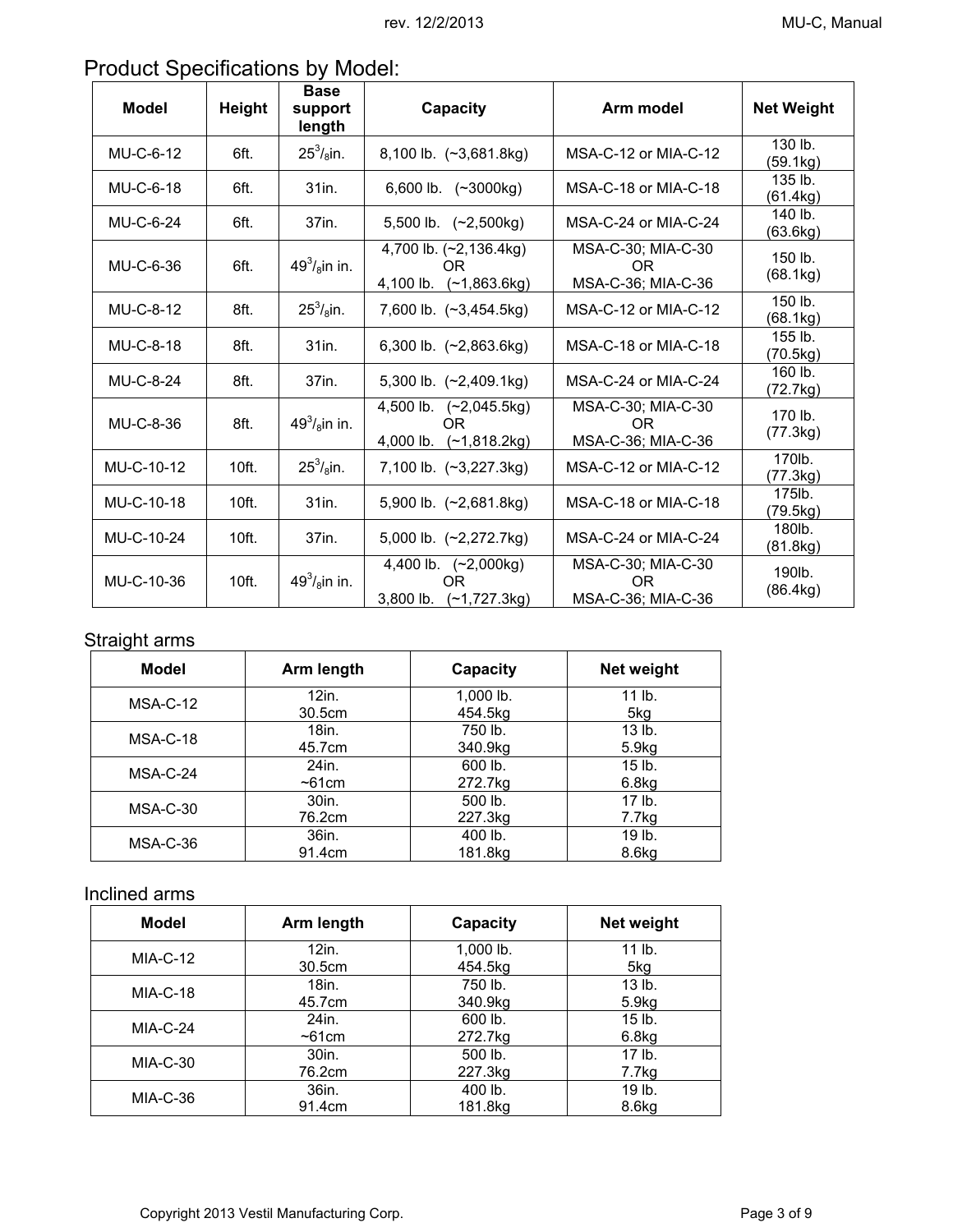FIG. 1A: MU-C exploded parts diagram (bills of materials appear on p. 3 & 4)



Copyright 2013 Vestil Manufacturing Corp. **Page 4 of 9** Page 4 of 9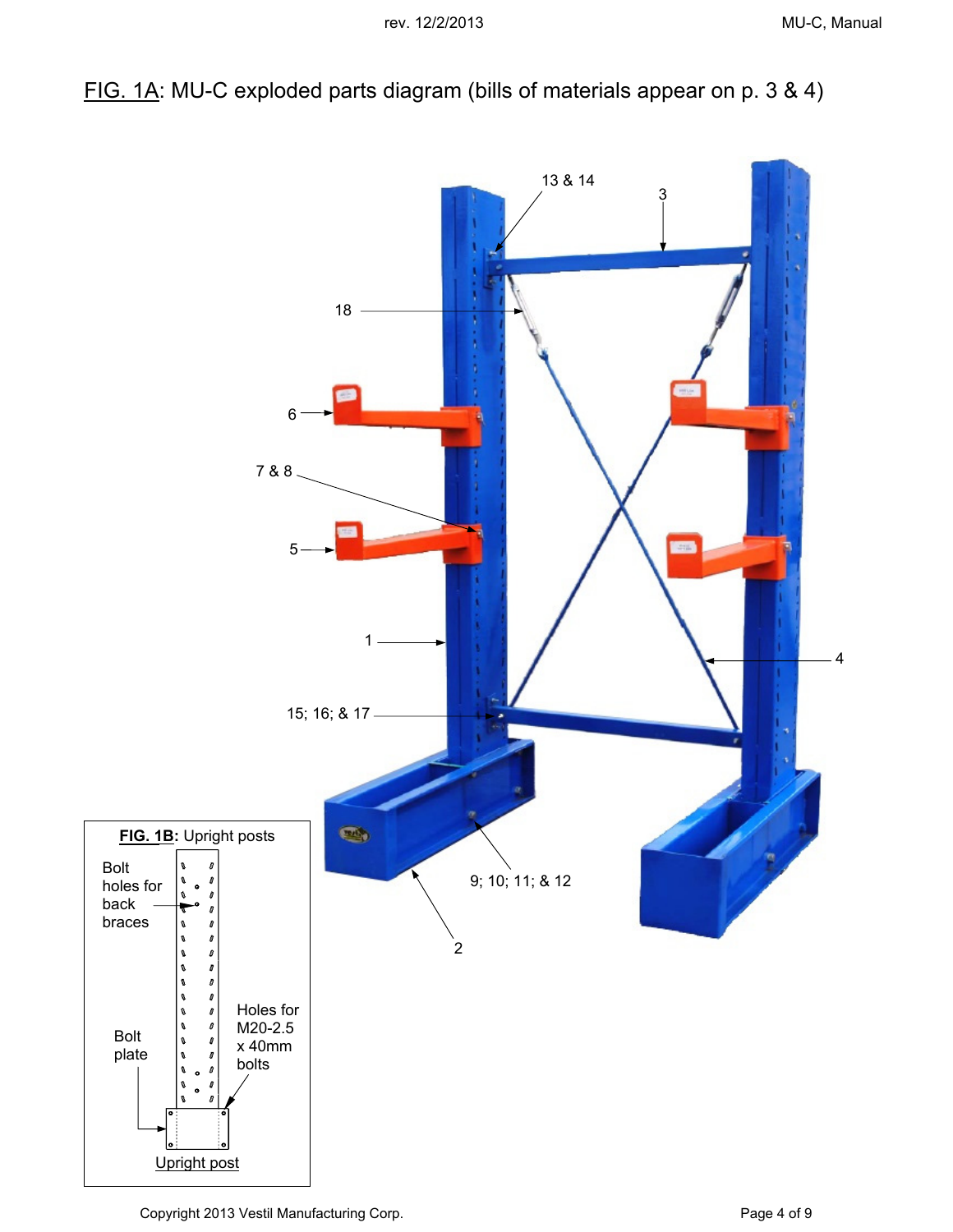| Item no.       | Part no.         | <b>Description</b>                            | Quantity       |
|----------------|------------------|-----------------------------------------------|----------------|
|                | <b>MU-1-UR-6</b> | Double-sided upright post, 6ft. model         | 2              |
| $\overline{2}$ | $MU-1-DB-6$      | Double-sided base frame, 6ft. model           | $\overline{2}$ |
| 3              | $MB-3-BB$        | Back brace (medium duty)                      | as ordered     |
| 4              | $MB-4-CB$        | Cross bar (medium duty)                       | as ordered     |
| 5              | MSA-C-6          | Straight arm, medium duty, 6ft. model         | as ordered     |
| 6              | MIA-C-6          | Inclined arm, medium duty, 6ft. model         | as ordered     |
|                | MU-7-LB          | Locking bar                                   | 1 per arm      |
| 8              | MU-8-PIN         | Pin                                           | 2 per arm      |
| 9              | MU-9-BOLT        | M20-2.5 x 40mm bolt                           | 16             |
| 10             | <b>MU-10-WA</b>  | M <sub>20</sub> flat washer                   | 16             |
| 11             | <b>MU-11-LW</b>  | M20 lock washer                               | 16             |
| 12             | <b>MU-12-HN</b>  | $M20-2.5$ hex nut                             | 16             |
| 13             | MU-13-BOLT       | M <sub>10</sub> -1.5 x 130mm bolt             | 8              |
| 14             | <b>MU-14-NN</b>  | M <sub>10</sub> -1.5 lock nut                 | 8              |
| 15             | MU-15-BOLT       | M <sub>10</sub> x 65mm bolt                   | 4              |
| 16             | <b>MU-16-WA</b>  | M <sub>10</sub> flat washer                   | $\overline{4}$ |
| 17             | <b>MU-17-LN</b>  | M <sub>10</sub> lock nut                      | 4              |
| 18             | <b>MU-18-TB</b>  | Turnbuckle (required only for specific sizes) | $\overline{2}$ |

## MU-C-6 bill of materials

NOTE: You will receive straight and/or inclined arms as per your order.

## MU-C-8 bill of materials

NOTE: You will receive straight and/or inclined arms as per your order.

| Item no.       | Part no.         | <b>Description</b>                    | Quantity       |
|----------------|------------------|---------------------------------------|----------------|
|                | <b>MU-1-UR-8</b> | Double-sided upright post, 8ft. model | 2              |
| $\overline{2}$ | <b>MU-1-DB-8</b> | Double-sided base frame, 8ft. model   | $\overline{2}$ |
| 3              | $MB-3-BB$        | Back brace (medium duty)              | as ordered     |
| 4              | $MB-4-CB$        | Cross bar (medium duty)               | as ordered     |
| 5              | MSA-C-8          | Straight arm, medium duty, 8ft. model | as ordered     |
| 6              | MIA-C-8          | Inclined arm, medium duty, 8ft. model | as ordered     |
| 7              | $MU-7-LB$        | Locking bar                           | 1 per arm      |
| 8              | MU-8-PIN         | Pin                                   | 2 per arm      |
| 9              | MU-9-BOLT        | M20-2.5 x 40mm bolt                   | 16             |
| 10             | <b>MU-10-WA</b>  | M20 flat washer                       | 16             |
| 11             | <b>MU-11-LW</b>  | M20 lock washer                       | 16             |
| 12             | <b>MU-12-HN</b>  | M20-2.5 hex nut                       | 16             |
| 13             | MU-13-BOLT       | M10-1.5 x 130mm bolt                  | 8              |
| 14             | <b>MU-14-NN</b>  | M10-1.5 lock nut                      | 8              |
| 15             | MU-15-BOLT       | M <sub>10</sub> x 65mm bolt           | 4              |
| 16             | <b>MU-16-WA</b>  | M10 flat washer                       | 4              |
| 17             | <b>MU-17-LN</b>  | M <sub>10</sub> lock nut              | 4              |
| 18             | <b>MU-18-TB</b>  | Turnbuckle                            | $\overline{2}$ |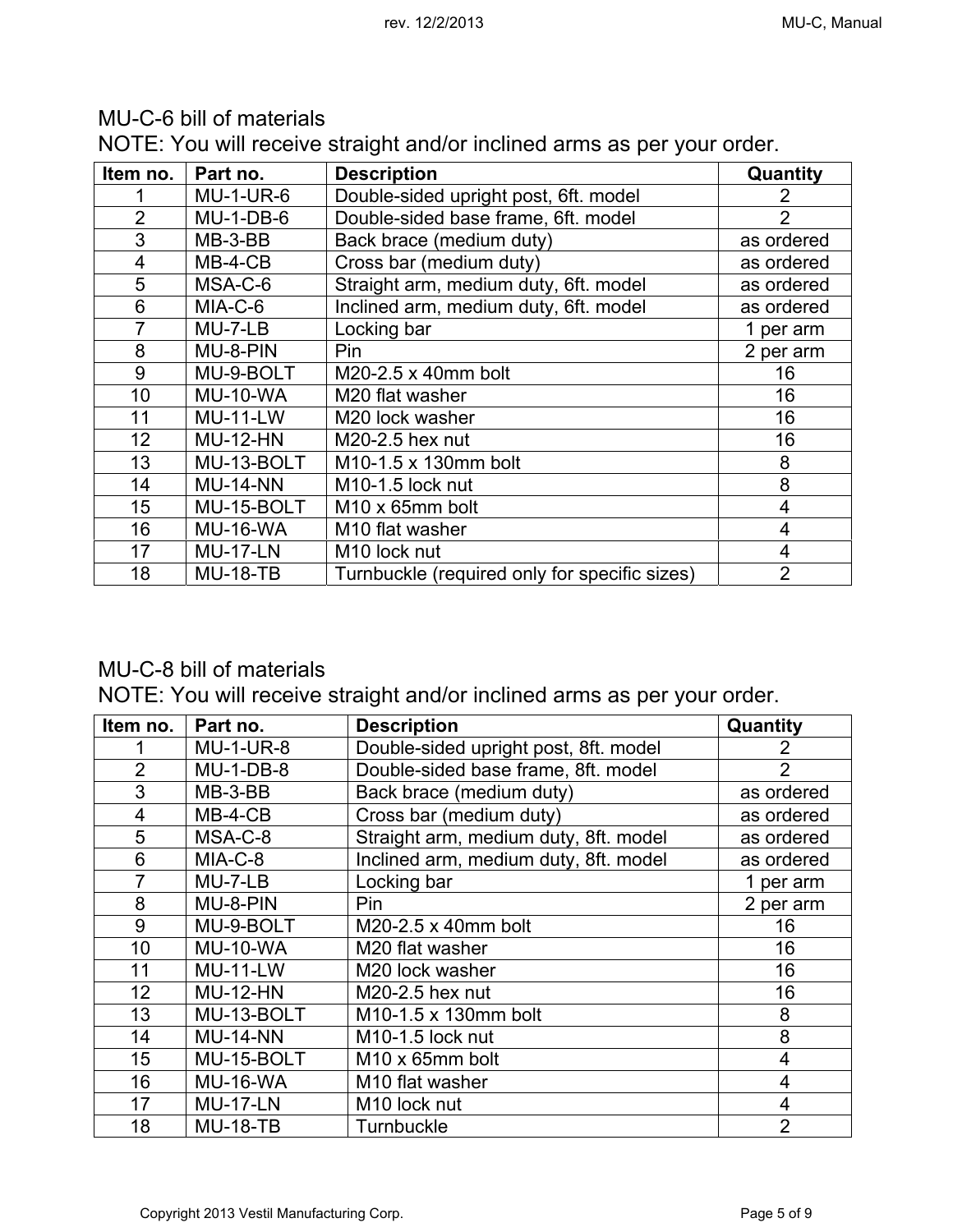### MU-C-10 bill of materials

NOTE: You will receive straight and/or inclined arms as per your order.

| Item no.       | Part no.          | <b>Description</b>                     | Quantity       |
|----------------|-------------------|----------------------------------------|----------------|
|                | <b>MU-1-UR-10</b> | Double-sided upright post, 10ft. model |                |
| $\overline{2}$ | MU-1-DB-10        | Double-sided base frame, 10ft. model   | $\overline{2}$ |
| 3              | $MB-3-BB$         | Back brace (medium duty)               | as ordered     |
| 4              | $MB-4-CB$         | Cross bar (medium duty)                | as ordered     |
| 5              | MSA-C-10          | Straight arm, medium duty, 10ft. model | as ordered     |
| 6              | <b>MIA-C-10</b>   | Inclined arm, medium duty, 10ft. model | as ordered     |
| 7              | $MU-7-LB$         | Locking bar                            | 1 per arm      |
| 8              | MU-8-PIN          | Pin                                    | 2 per arm      |
| 9              | MU-9-BOLT         | $M20-2.5 \times 40$ mm bolt            | 16             |
| 10             | <b>MU-10-WA</b>   | M20 flat washer                        | 16             |
| 11             | <b>MU-11-LW</b>   | M20 lock washer                        | 16             |
| 12             | <b>MU-12-HN</b>   | M20-2.5 hex nut                        | 16             |
| 13             | MU-13-BOLT        | M10-1.5 x 130mm bolt                   | 8              |
| 14             | <b>MU-14-NN</b>   | M <sub>10</sub> -1.5 lock nut          | 8              |
| 15             | MU-15-BOLT        | M <sub>10</sub> x 65mm bolt            | 4              |
| 16             | <b>MU-16-WA</b>   | M <sub>10</sub> flat washer            | 4              |
| 17             | <b>MU-17-LN</b>   | M <sub>10</sub> lock nut               | 4              |
| 18             | <b>MU-18-TB</b>   | Turnbuckle                             | $\overline{2}$ |

#### Assembly

Assembly requires lifting and manipulating very heavy components. At least 3 people should work together to assemble this rack system.

- 1. Assemble the rack on a level, even surface. Be certain to account for necessary aisle space, for example to accommodate lifting equipment, when selecting the assembly location.
- 2. Position the base frame pieces (MU-1-DB-#) in their desired locations. Notice that there are two plates welded to the inside of the base frame near the center, which creates a rectangular box. This post box is where the bottom end of an upright post will go. There are also 4 bolt holes on each long side of the box.
- 3. Look at an upright post (MU-1-UR-#) and notice that two bolt plates are welded to the bottom end of the post. There are four bolt holes in each bolt plate. **FIG. 2A: Post fastened to base frame**
- 4. Insert the bottom end of a post into the post box of a base frame piece. Align the bolt holes in the bolt plates (of the post) with the bolt holes in the base frame. Insert M20-2.5 x 40mm bolts through each of the 8 bolt holes; then secure them with an M20 flat washer, M20 lock washer, and M20-2.5 hex nut.
- 5. Fasten another post to another base frame piece.



Bolt hole for connecting back braces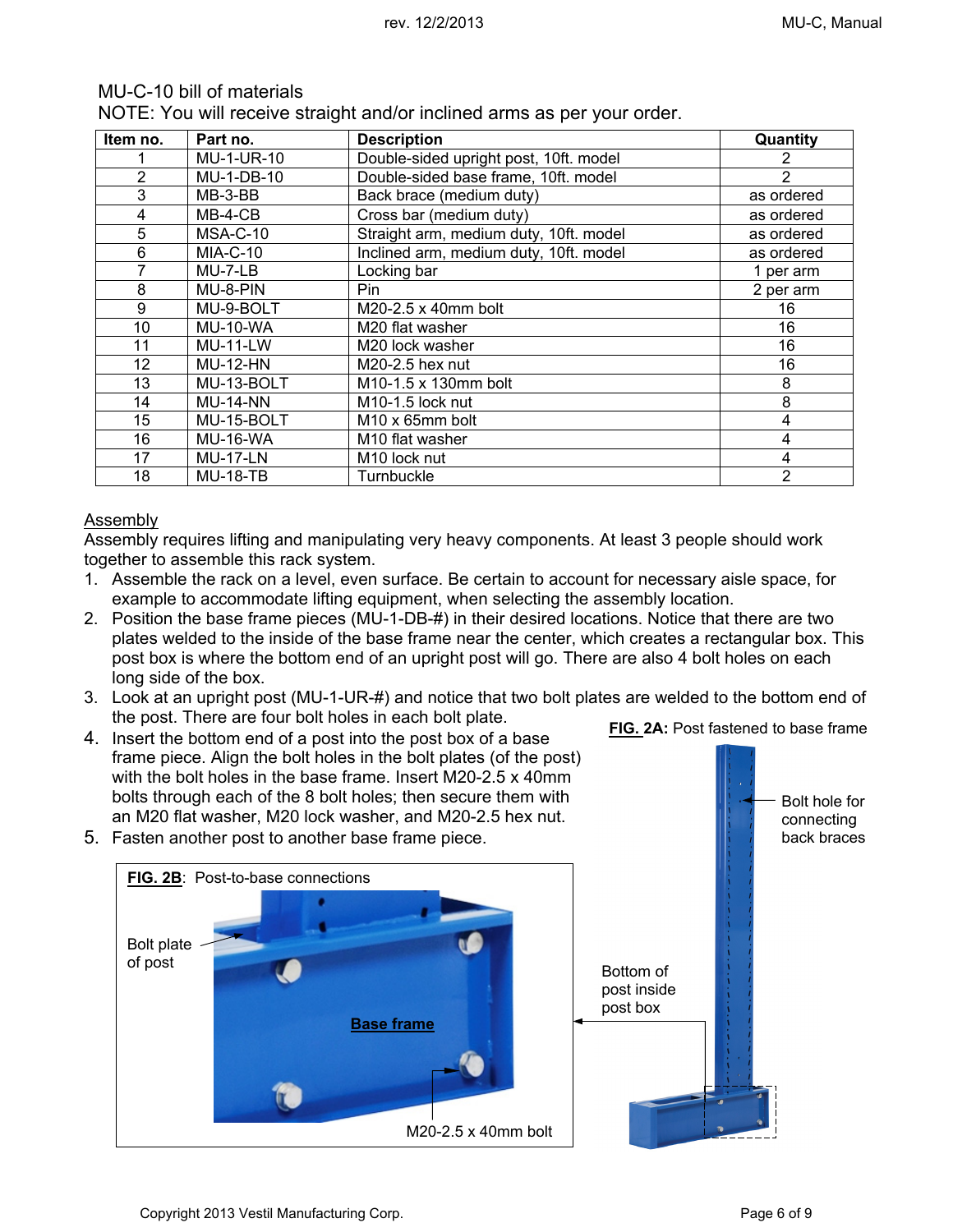- 6. Attach back braces (MB-3-BB) to the posts. Fasten the braces to the posts with M10-1.5 x 130mm bolts and M10-1.5 hex nuts. (See FIG. 3B & 3C).
- 7. Attach cross bars to the back braces:
	- a. First, insert M10 x 65mm bolts through the bolt holes at the ends of the upper back brace (See bold arrows near the top of FIG. 3A; connection also shown in FIG. 3B and FIG. 3C).
	- b. Slide the circular end of a turnbuckle onto the end of each bolt (through the upper back brace); then apply an M10 flat washer and an M10 lock nut. (See Fig. 3C).
	- c. Connect one end of a cross bar to the hooked end of the turnbuckle. (See Fig. 3C).
	- d. Align the other end of the cross bar with the bolt holes in the lower back brace; then insert an M10 x 65mm bolt through the end of the cross bar and through the bolt hole in the back brace. Secure the end of the bolt with an M10 flat washer and an M10 lock nut. (See FIG. 3D).

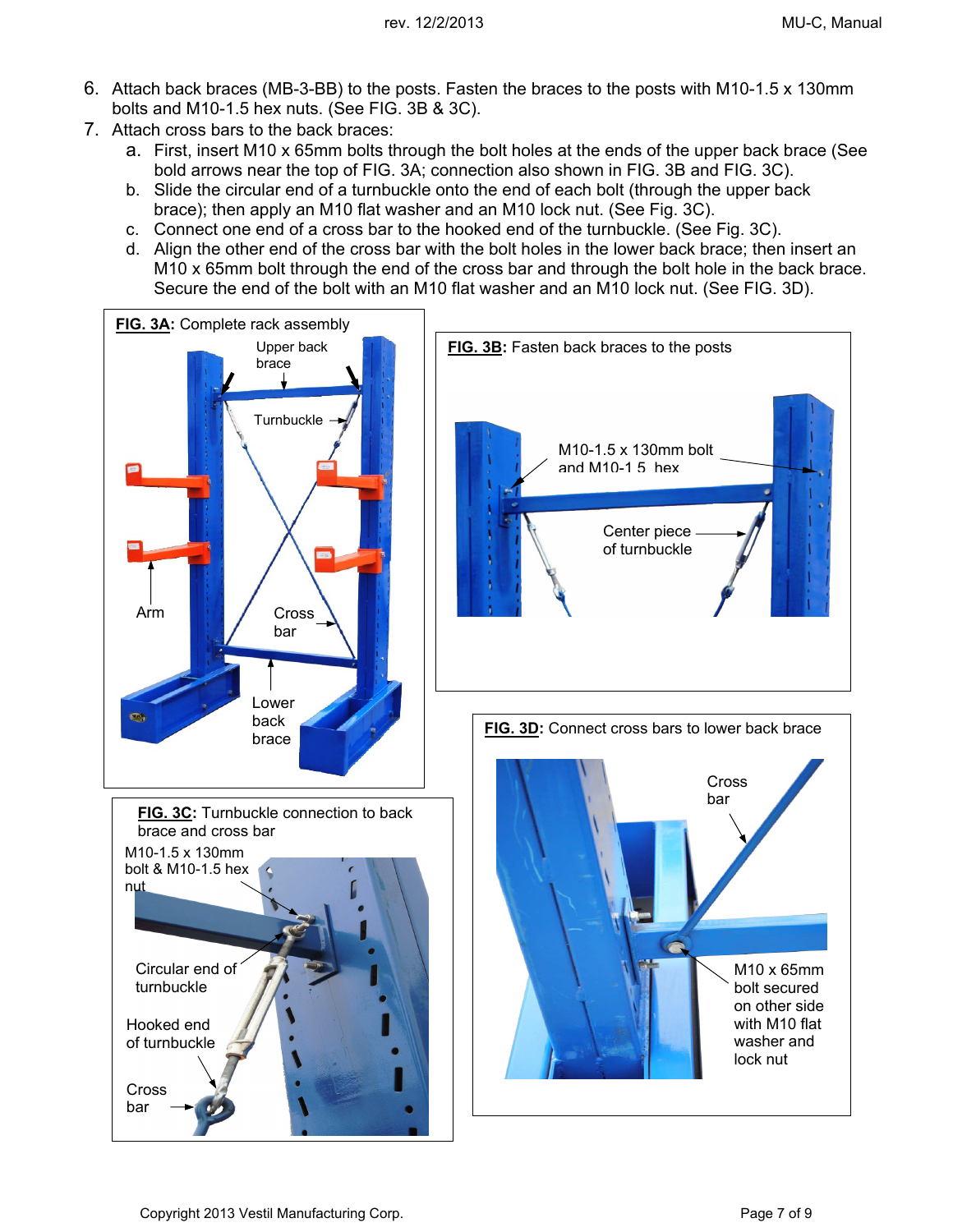- 8. Install the arms. Regardless of whether you purchased inclined or straight arms, the arms will all have a post bracket on one end and a material retention plate on the other end. Attach the arm pieces (MSA-C-## or MIA-C-##) to the posts. Be sure to attach arms at the same level on both posts so that material stored on the rack will be level. To fasten an arm to a post:
	- a. Align the slots in the post bracket with the appropriate slots in a post. The material retention plate should point upwards.
	- b. Insert a locking bar (MU-7-LB) through the slots.
	- c. Insert pins (MU-8-PIN) into the pin holes at each end of the locking bar.



9. Adjust the tension of the cross bars by rotating the center piece of the turnbuckle (see FIG. 3B). Insert a screwdriver or similar object into the slot of the center piece and rotate the center piece clockwise or counterclockwise as necessary until the cross bars are tight.

## Maintenance:

At least once per month, inspect the rack:

- 1. Check all hardware/fasteners to verify that all nuts, bolts and washers are in normal condition and are securely fastened together.
- 2. Look for damage or corrosion that might compromise the structural integrity of any beam or upright frame piece. If any structural damage is present, immediately tag the rack out of service. Replace all damaged components and do not use the rack again until it has been fully restored to normal condition.
- 3. Verify that all racks are level, plumb and square.